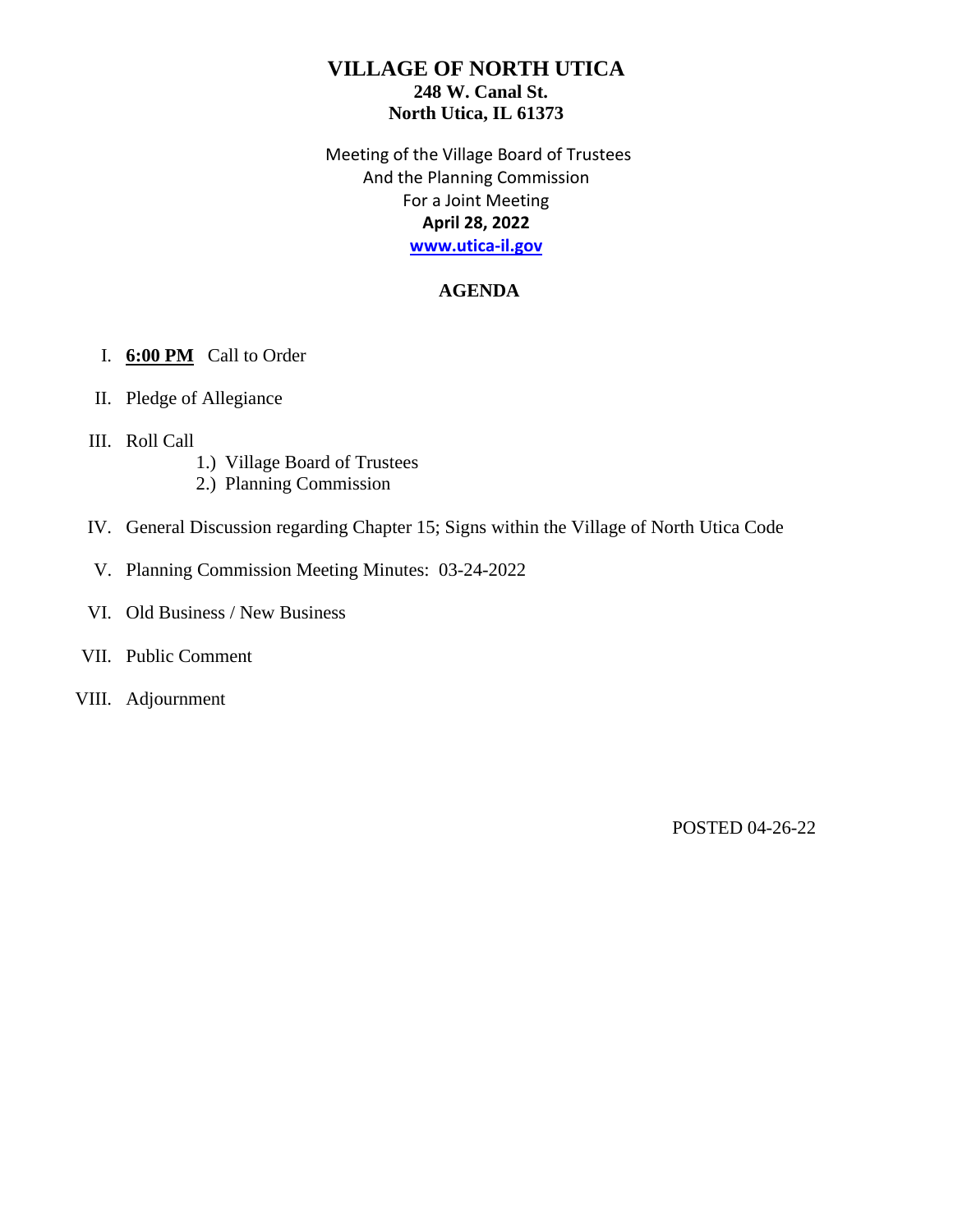Meeting of the Village Board of Trustees And the Planning Commission For a Joint Meeting **April 28, 2022 [www.utica-il.gov](http://www.utica-il.gov/)**

### **MINUTES**

At 6:10 pm the Joint Meeting of the Village Board of Trustees and Planning Commission was called to Order by Village President David Stewart who then led the Pledge of Allegiance. Village Clerk Laurie Gbur recorded the meeting attendance. Present at the meeting were Trustees John Schweickert, Debbie Krizel, Nate Holland, Mary Pawlak, Kylie Mattioda and Jim Schrader. Also Present were Planning Commission Members Doug Gift, Dennis Hamilton, Warren Munson, Andy Skoog and Chairman Tom Guttilla. Members Mike Brown and Bill Zens were absent from the meeting. Also present for the meeting was Village Attorney Herb Klein, Village Engineer Kevin Heitz, Public Works Director / Zoning Enforcement Officer Curt Spayer, Director of Village Affairs Jamie Turczyn and Police Chief Rodney Damron.

Village President: At 6:12 pm, Mayor Stewart provided a brief summary regarding the Public Hearing for the proposed review of the Village of North Utica Sign Ordinance. The current Ordinance was adopted in 2004. At this time, Mayor Stewart has assigned the task of reviewing the Sign Ordinance as part of the Village performing an extensive review of several areas within the Village's Zoning Ordinance. Zoning Enforcement Officer Spayer has provided a list containing several areas of the Sign Ordinance that he would like reviewed and further clarified. The list included the following:

- Regulations for Offsite Signage Business Signage Off Premises
- Review of the Size and Number of A-Frame Signs Permitted per Business / on a **Property**
- Review the Number of Wall-Mounted Signs Permitted per Business
- Regulations for Single Pole Banner-Style Signs that are not currently covered in **Ordinance**
- Regulations for Billboard Signs Including Size and Number permitted in the Village
- Regulations for Wall Signage created by Individual Letters (Ex. Village Administrative Building)

Several of these areas are either not addressed in the current Sign Ordinance or they require clarification. Mayor Stewart stated that considerations to permitting certain business signage or requiring a Variance for such needs to be discussed and further clarified, or added to the Sign Ordinance.

Discussion was held regarding off premises / offsite signage. Businesses would like to have the opportunity to have an additional sign off premises, advertising their business and identifying their location in the Village.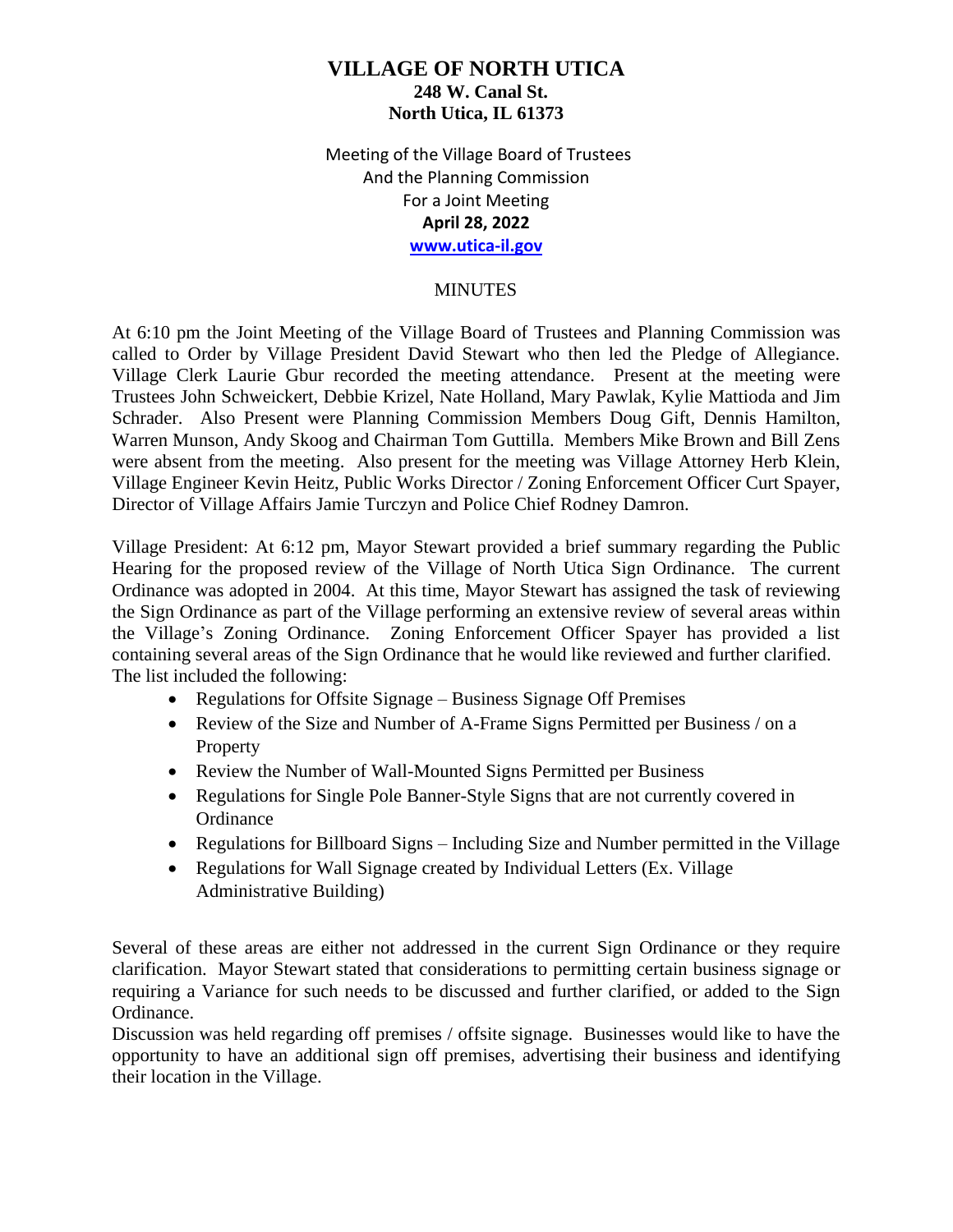Meeting of the Village Board of Trustees And the Planning Commission For a Joint Meeting **April 28, 2022 [www.utica-il.gov](http://www.utica-il.gov/)**

#### **MINUTES**

Chairman Guttilla asked if the signs that would be off of the businesses' premises are meant to be temporary or permanent.

Attorney Klein stated that temporary signage is meant to represent temporary events, while an off-premises sign being discussed are permanent signs meant to be placed on a different property to direct visitors to a businesses' location in the Village. Temporary event signs allow for a sign to be placed 30 days prior to an event and removed 2 days after an event. These signs are meant to advertise events in the community such as craft shows, festivals, wine events and auctions.

Trustee Krizel provided an example of a current off-premises sign that is representing Bruce & Ollies. The sign has not been permitted; our current Sign Ordinance does not allow for offpremises signage. It has been placed on a property located along Rt. 178 near Illinois Valley Fence & Pool. Currently, if a business has installed an off-premise sign, a notice is served to the business informing them that they will need to remove the sign.

Member Gift asked if the Village could consider a single large billboard style sign to allow several businesses to advertise on it in a single off-site location rather than having individual signs everywhere throughout the Village.

Mayor Stewart stated that the Village has been looking at different ideas for the installation of a billboard sign. Currently if every business is allowed one off-premise sign, the Village would have signs throughout the entire Rt. 178 corridor.

Member Munson asked if the Village could consider a large sign that would provide the Village website so that visitors could access the information referencing all of the North Utica businesses in a single website.

Mayor Stewart stated that the Village does have a large billboard sign along I-80 with the Village website, however it is hard for people passing by so fast while watching the traffic to be able to make note of the website.

Discussion was held among the group regarding zoning districts that would potentially allow an off-premise sign. Off premise signs are not permitted in the C1 and C2 zoning districts. Discussion also continued among the group regarding the distance allowed between signs, size and number of signs, improved and unimproved property. It was noted that the off-premise sign installed on property owned by I.V. Fence and Pool is on an improved lot, but the sign looks as if it is representing a business that is located on that property. The content was changed on the sign; that was installed to represent the former business that was located on the property. That business closed and the sign remained on the property. Now that sign has been modified to represent a business that is located on Mill St.; Bruce & Ollies.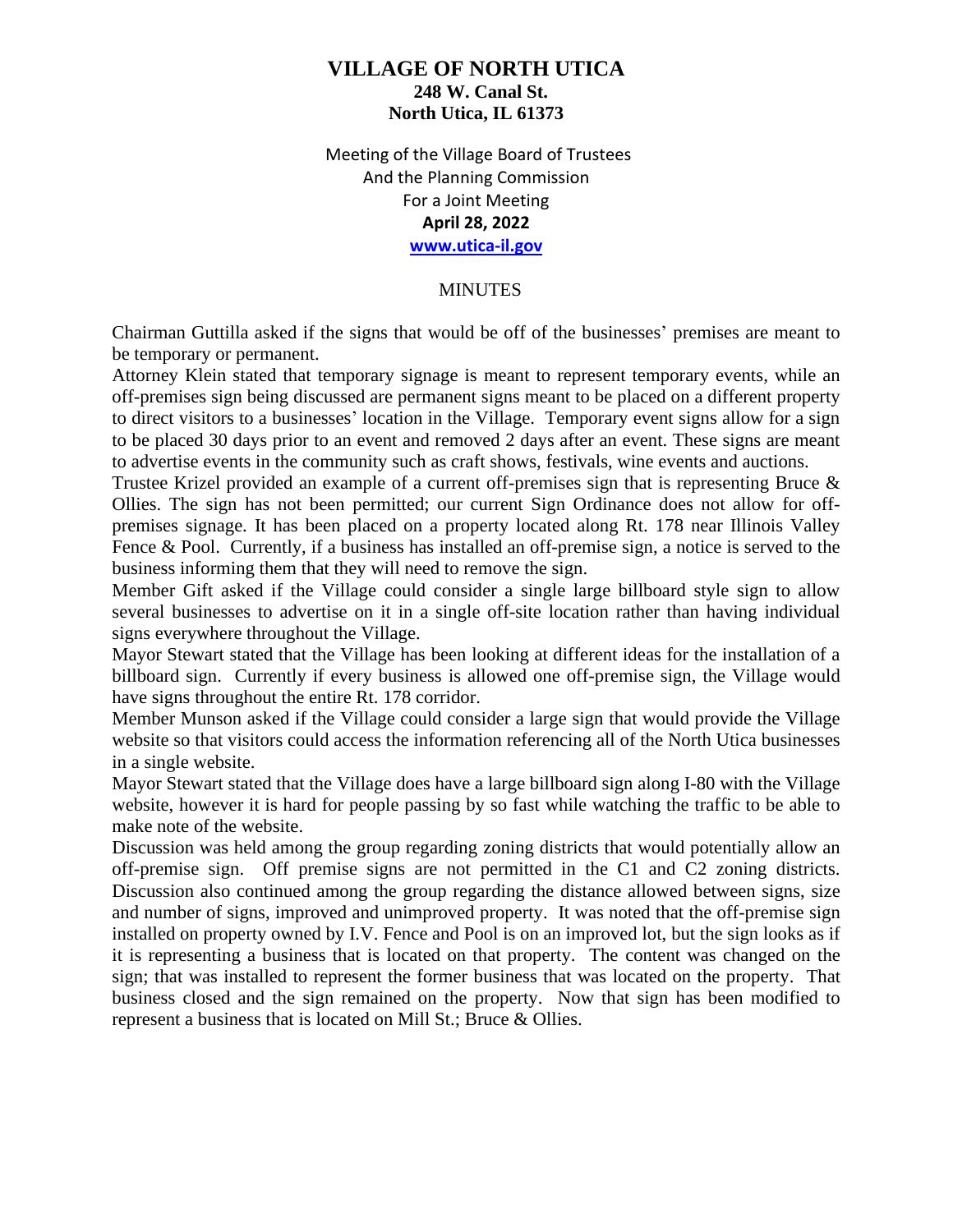Meeting of the Village Board of Trustees And the Planning Commission For a Joint Meeting **April 28, 2022 [www.utica-il.gov](http://www.utica-il.gov/)**

#### **MINUTES**

Member Munson asked if the business had received a permit to put up the sign.

Mayor Stewart answered, "No; a permit would not have been granted because the sign is an offpremise sign."

Attorney Klein stated that in the current Ordinance, an advertising sign, used to advertise a business that is not located on that specific property, is only allowed in the C-3 and I-2 Zoning Districts and only after being granted a Special Use.

Trustee Krizel stated that it is the businesses' responsibility to check with the Village and then review the Ordinances to determine what they would be allowed to do or what would require a Special Use. Trustee Pawlak agreed.

Members of the Planning Commission and Board agreed that further review is needed to determine whether to amend the Ordinance to allow off-premise signage on improved lots or to leave the current regulations in place.

Discussion was then held regarding A-Frame signs.

Trustee Krizel stated that currently there are no A-Frame signs allowed. The committee had discussed allowing one A-Frame sign per business in the C-1 District and maybe an additional A-Frame sign in the C-2 District where the properties are larger. In the C-1 District, ADA requirements are a concern with allowing the A-Frame signs and the Village wants to maintain the ability for people to get into and out of businesses easily.

Zoning Enforcement Officer Spayer asked about allowing two A-Frame signs on properties in the C-2 District. Some businesses are located on a corner property and would like an A-Frame sign on both sides facing traffic.

Trustee Schrader stated that in the C-2 District the A-Frame signs would not need to be on the sidewalk but rather off of the public sidewalk in the grass.

Trustee Pawlak stated that allowing every business on Mill St. to have an A-Frame sign would be a lot to add to the sidewalks.

Discussion continued regarding allowing a single A-Frame sign per business in each Commercial District. The group also agreed that all A-Frame signs must be taken in at the end of each business day.

Discussion was then held regarding wall-mounted signs.

Trustee Krizel stated that currently there is one wall-mounted sign allowed per business.

Attorney Klein stated that if a property is located on a corner lot, one wall-mounted sign is permitted on each side of the building fronting a public street.

Engineer Heitz also stated that all wall-mounted signs must be mounted to the building. The Village currently does not allow a sign or logo to be painted on the wall of the buildings.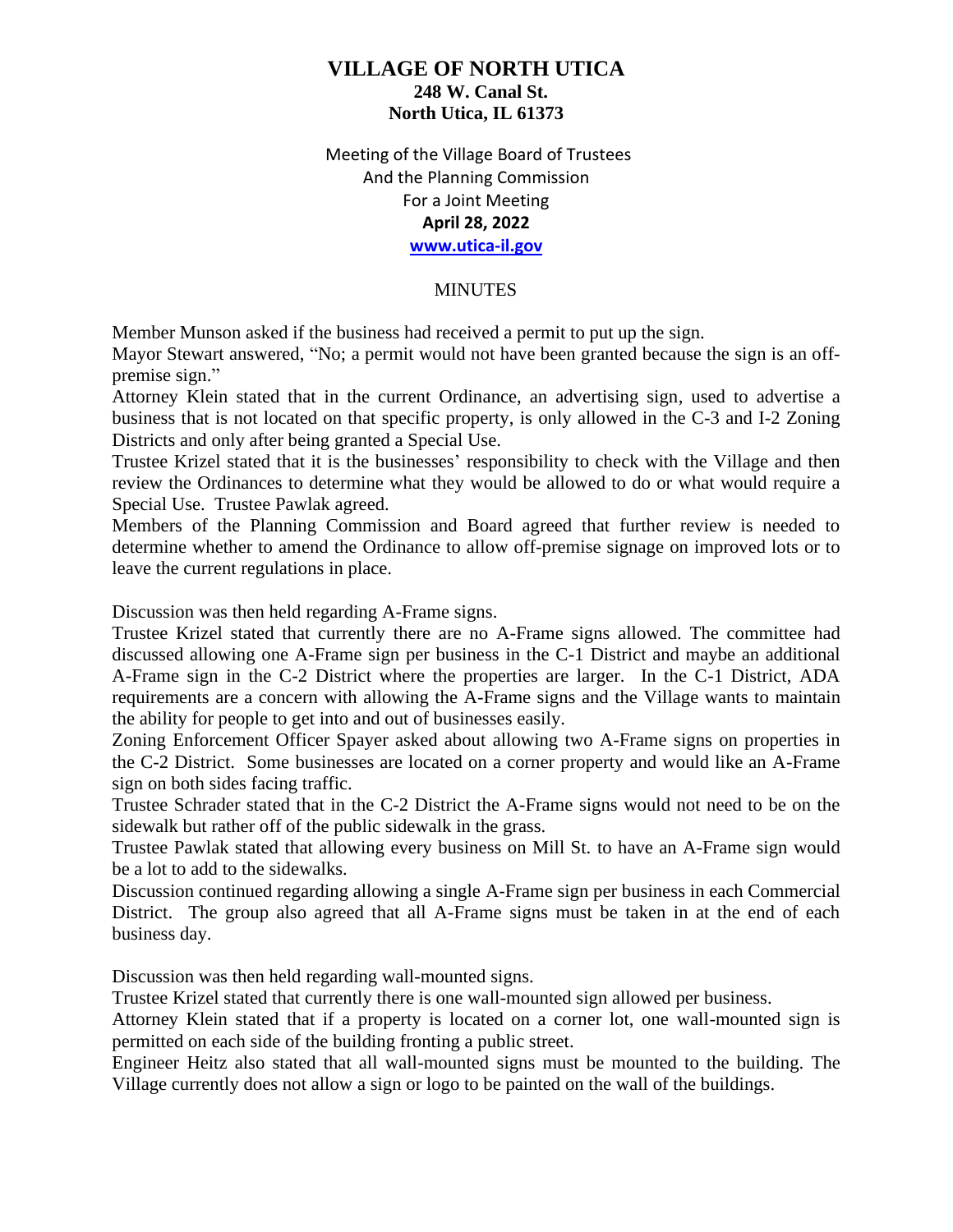### Meeting of the Village Board of Trustees And the Planning Commission For a Joint Meeting **April 28, 2022 [www.utica-il.gov](http://www.utica-il.gov/)**

#### **MINUTES**

Trustee Schweickert asked if a Special Use could be granted to a business that wanted to paint a logo or design on their building.

Attorney Klein reminded the group that the Village also has a Downtown Design Ordinance regulating the C-1 Zoning District. A business could Petition the Village to consider a Variance to permit them to add a painted design or logo on their building.

Mayor Stewart added, "A few years back, the Village was approached by a building owner that was considering a mural on the side of their building. They did not move forward with that, but it was something that was briefly discussed."

Trustee Pawlak stated that she had received some negative comments about the mural that was painted on the shipping container located on the Bier Garten property.

Mayor Stewart stated that he had been receiving many compliments about the mural, although it is more of an abstract art piece.

Trustee Mattioda asked if a Special Use was granted to the business to allow them to paint the mural.

Mayor Stewart stated that when the design of the Bier Garten was being proposed, they did go through a Public Hearing and the Village was aware that an abstract mural would be painted on the shipping container as part of their design.

Attorney Klein stated that a Special Use would be necessary to paint a building in the commercial Districts in the Village. The Village also has the Downtown Design Ordinance in place in the C-1 District.

Discussion was then held regarding Banners and Single-Pole Flags.

Trustee Krizel stated that currently they are not regulated in the Sign Ordinance.

Attorney Klein stated that a Banner, ie., a cloth attached to a pole, is meant to be a temporary advertisement of a business that will be opening. This is meant to advertise a business while they are awaiting their permanent sign. They are not meant to remain as freestanding advertisements for a business. They are currently allowed as a temporary sign for up to 90 days while they are waiting for their permanent signage to be installed for their business.

Mayor Stewart stated that he has received complaints about the many Single-Pole Flags that are being used; the Flags create a distraction and they create an issue for traffic by impeding the vision of an entrance into intersections and oncoming traffic.

The group agreed that if the Banners and Single-Pole Flags are meant to be temporary while waiting for permanent signage, the permitted timeline should be reduced to 60 days. All other Single-Pole Flags will not be permitted in the Village. This includes those that state, 'Open' or advertise sales or products.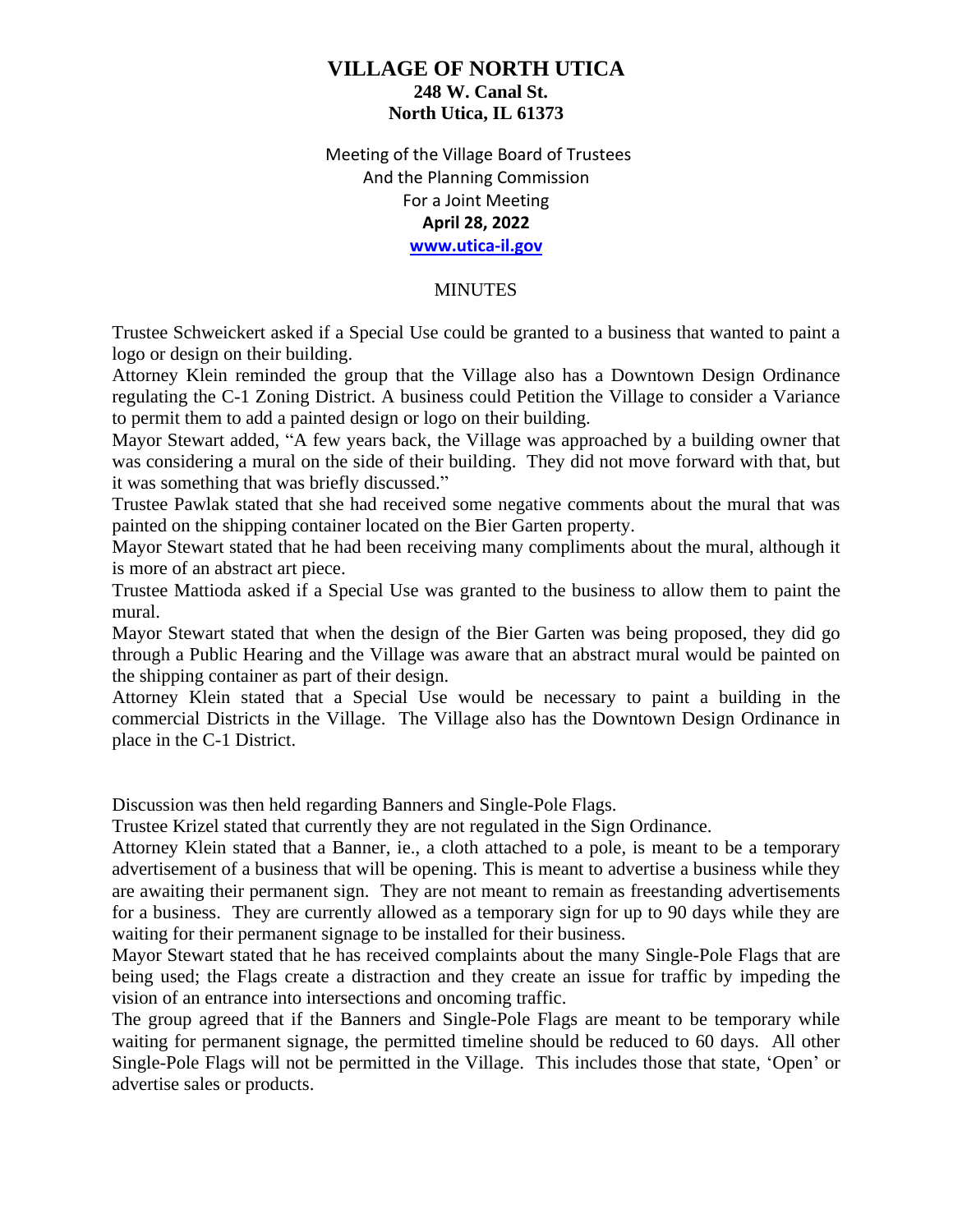Meeting of the Village Board of Trustees And the Planning Commission For a Joint Meeting **April 28, 2022 [www.utica-il.gov](http://www.utica-il.gov/)**

#### **MINUTES**

Discussion was then held regarding Billboard Signs.

Trustee Krizel stated that Billboards are not appropriate for the downtown area, but would be fine in the area in the Commercial C-3 Highway District.

Member Gift stated that in his opinion, Billboards look terrible. A better idea would be to phase out the advertising Billboards in exchange for something that Welcomes visitors to the Village.

Mayor Stewart stated that there are a few that are grandfathered in. They include the Billboard sign located on the Car Wash property and the Billboard located on the Southeast corner of Rt. 6 and Rt. 178 (Fike Property). It was also noted that the Billboard located across from Grand Bear Lodge is not in the Village. Mayor Stewart also stated that if the content is changed on the Billboards, the owner would have to come in to the Village to seek a Special Use, however until that time, the signs are grandfathered in as they were there before the Village Sign Ordinance was adopted.

After much discussion, the group had agreed that Billboard Signs would not be allowed in the Villages' C-1 and C-2 Zoning Districts.

Discussion was then held regarding Wall Signs created by installing individual letters on a building. An example of this is the lettering located on the new Village Administrative Building. The application of letters to create a business name or building name on a building is not currently in the Villages' Sign Ordinance.

Trustee Schrader stated that if the Village adds this to the Sign Ordinance, it should require a Special Use.

Mayor Stewart reminded the group that the Bickerman Building and the Lodi Building both have letters on the buildings that indicate the building / business name; this was approved along with their Special Use. Mayor Stewart also agreed that the application of letters on a building should require a Special Use.

Mayor Stewart asked, "What if a business wants both the application of the letters as well as another sign?"

Trustee Krizel stated that the application of the letters on a building should be considered one sign.

Engineer Heitz stated that the application of the letters is considered to be signage, including in the requirements of remaining within the allowed size base on the square footage of the building wall.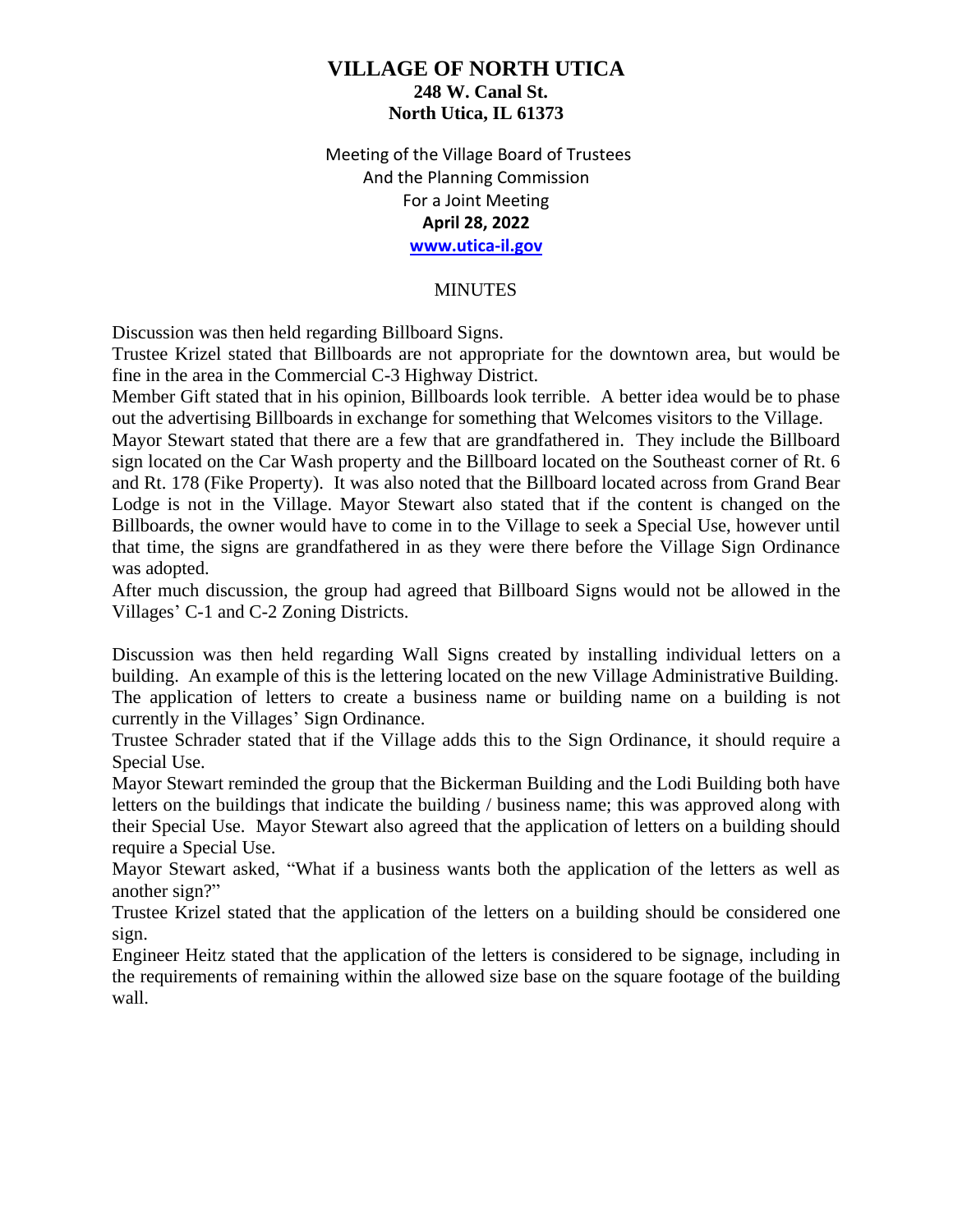Meeting of the Village Board of Trustees And the Planning Commission For a Joint Meeting **April 28, 2022 [www.utica-il.gov](http://www.utica-il.gov/)**

#### **MINUTES**

The group agreed that the application of individual letters to a building would constitute one sign for the business.

Attorney Klein stated that the Villages' Sign Ordinance allows for a wall sign and one awning, one canopy or one marquee sign permitted per establishment. Businesses located in the C-2, C-3 I-1 and I-2 Zoning Districts are permitted a free-standing sign; square footage and distance regulations apply.

Discussion was then held regarding LED (illuminated) Signs.

The Village currently has an LED Sign located at the Utica Police Department. Another is also located at the Utica Fire Department. These signs are generally used to advertise events being held in the Village.

Currently, illumination is regulated in the Villages' Sign Ordinance. No flashing or blinking lights are allowed and illumination must not create a hazard for traffic visibility.

Chairman Guttilla asked if the LED Signs can be used to advertise local businesses.

Mayor Stewart stated that the Village has considered this as an option; renting out commercial advertising space.

The group agreed that LED (illuminated – changeable copy) Signs should require a Special Use.

With no additional discussion regarding the Villages' Sign Ordinance, Mayor Stewart asked that the Planning Commission review the Ordinance. A Public Hearing will be held on Thursday, May 26, 2022 at 6 pm, to further discuss and consider possible recommendations to the Village Board regarding amendments to the Village of North Utica Sign Ordinance.

Minutes: It was motioned by Member Skoog, seconded by Member Hamilton to approve the Minutes from the March 24, 2022 Planning Commission meeting as presented.

All in Favor Motion Carried